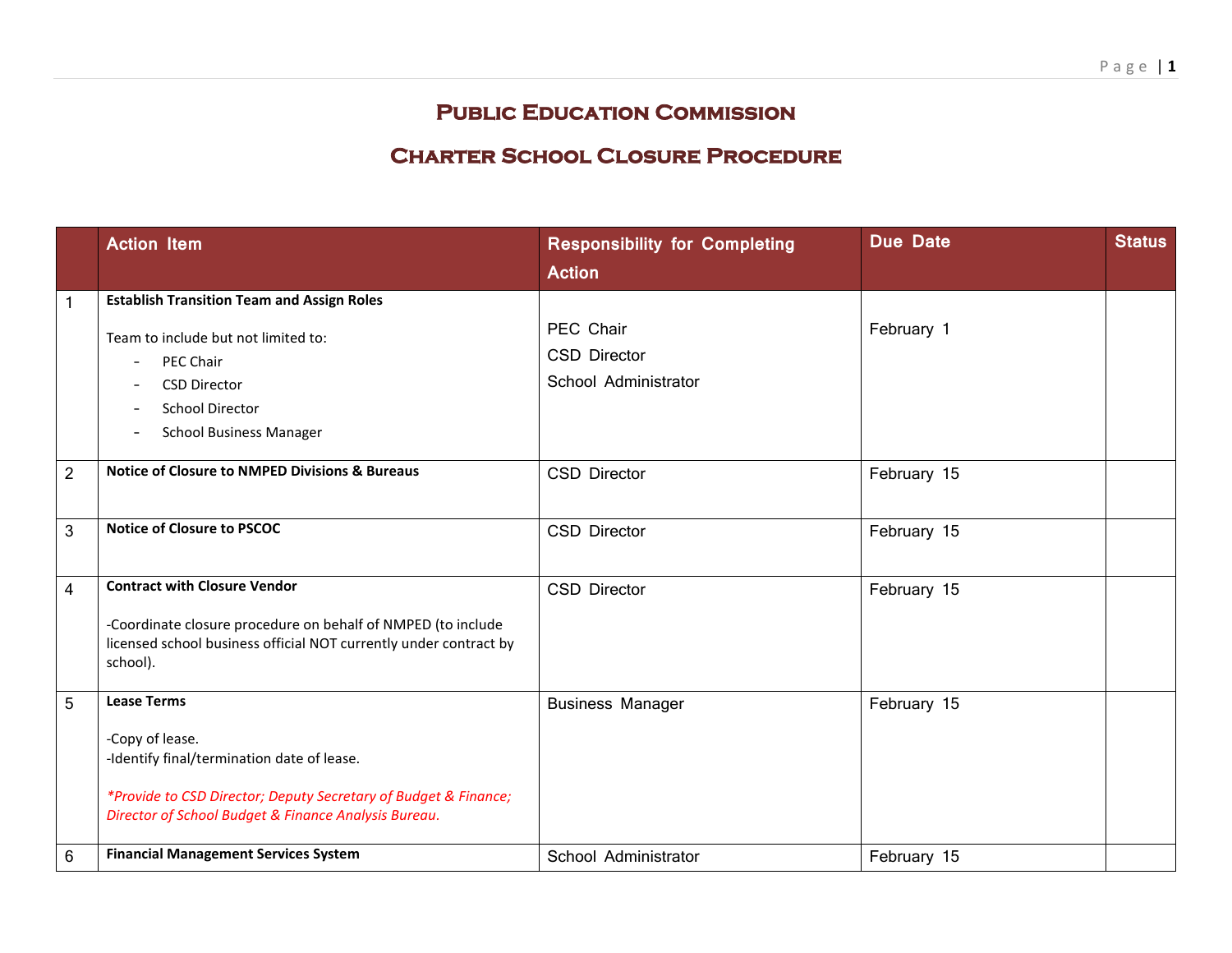|                | -Provide access to NMPED to Student Information System (SIS).<br>*Provide to CSD Director.                                                                                                                                                                                                                        |                         |                  |  |
|----------------|-------------------------------------------------------------------------------------------------------------------------------------------------------------------------------------------------------------------------------------------------------------------------------------------------------------------|-------------------------|------------------|--|
| $\overline{7}$ | <b>Initial Closure Notification to Parents &amp; School Community</b><br>-See template (Appendix A)                                                                                                                                                                                                               | School Administrator    | February 15      |  |
| 8              | <b>Convene Parent Meeting</b><br>-Explain PEC closure decision and appeals process (if applicable).<br>-Explain transfer of student records.<br>-Explain alternate school choices.                                                                                                                                | School Administrator    | February 15-28   |  |
| 9              | <b>Convene Staff Meeting</b><br>-Communicate commitment to continuing coherent school<br>operations through closure transition.<br>Provide employment verifications to staff.<br>-Ensure all staff files are organized, up to date and maintained in a<br>secure location.<br>-Digitize employment verifications. | School Administrator    | February 15-28   |  |
| 10             | <b>Terminate Summer Instruction Program</b><br>Take appropriate action to terminate any summer instruction to<br>include disseminating information to community and canceling<br>staff summer contracts.                                                                                                          | School Administrator    | March 30         |  |
| 11             | <b>School Choice Fair</b><br>Coordinate and advertise School Choice Fair.<br>*Provide list of participating schools and date of School Choice Fair<br>to CSD Director.                                                                                                                                            | School Administrator    | March 1- April 1 |  |
| 12             | <b>List of Vendors</b><br>Create list of all vendors with contracts in effect.                                                                                                                                                                                                                                    | <b>Business Manager</b> | April 1          |  |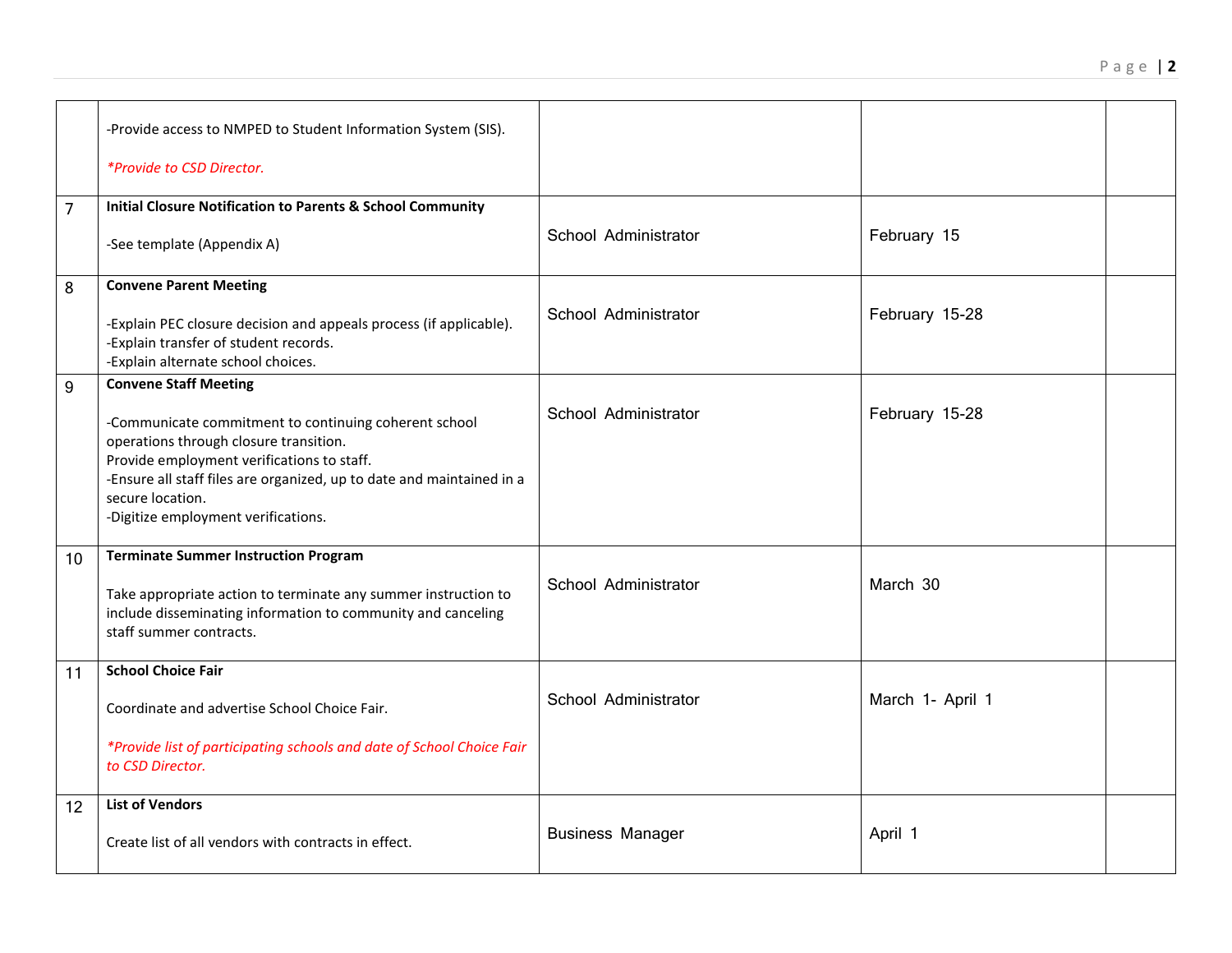|                | *Provide to CSD Director; Deputy Secretary of Budget & Finance;<br>Director of School Budget & Finance Analysis Bureau. |                             |          |  |
|----------------|-------------------------------------------------------------------------------------------------------------------------|-----------------------------|----------|--|
|                |                                                                                                                         |                             |          |  |
| 13             | <b>Notification to Vendors and Other Services</b>                                                                       |                             |          |  |
|                |                                                                                                                         | <b>Business Manager</b>     | April 1  |  |
|                | Current vendors                                                                                                         |                             |          |  |
|                | IRS Status-Cancel/Update                                                                                                |                             |          |  |
|                | <b>NMPSIA</b>                                                                                                           |                             |          |  |
|                | <b>RHC</b>                                                                                                              |                             |          |  |
|                | ERB                                                                                                                     |                             |          |  |
|                | Etc.                                                                                                                    |                             |          |  |
|                |                                                                                                                         |                             |          |  |
|                | *Provide copy of notice to CSD Director; Deputy Secretary of                                                            |                             |          |  |
|                | <b>Budget &amp; Finance; Director of School Budget &amp; Finance Analysis</b>                                           |                             |          |  |
|                | Bureau.                                                                                                                 |                             |          |  |
| 14             | <b>Staff Closure Transition/Termination Letter</b>                                                                      |                             |          |  |
|                |                                                                                                                         |                             |          |  |
|                | Outline transition plans and timelines for staff including:                                                             | <b>Business Manager</b>     | April 1  |  |
|                | -Plan for final contract payout;                                                                                        |                             |          |  |
|                | -Date insurance will terminate;                                                                                         |                             |          |  |
|                | and                                                                                                                     |                             |          |  |
|                | -Where employment verification requests can be made after June                                                          |                             |          |  |
|                | 30 (to CSD).                                                                                                            |                             |          |  |
|                |                                                                                                                         |                             |          |  |
|                | *Provide to CSD Director.                                                                                               |                             |          |  |
|                |                                                                                                                         |                             |          |  |
| 15             | <b>Disposition of Property</b>                                                                                          | Governing Council President | April 30 |  |
|                |                                                                                                                         |                             |          |  |
|                | -Provide notice to State Auditor of specific list of items to be                                                        |                             |          |  |
|                | disposed (13-6-1 NMSA).                                                                                                 |                             |          |  |
|                |                                                                                                                         |                             |          |  |
|                | <b>Complete Form NMPED 947 and Disposal Plan</b>                                                                        |                             |          |  |
| 1 <sub>6</sub> |                                                                                                                         | School Administrator        |          |  |

|    | disposed (13-6-1 NMSA).                                                                                                                                                                                  |                      |  |
|----|----------------------------------------------------------------------------------------------------------------------------------------------------------------------------------------------------------|----------------------|--|
| 16 | <b>Complete Form NMPED 947 and Disposal Plan</b>                                                                                                                                                         | School Administrator |  |
|    | Complete Form NMPED 947.<br>Develop disposal plan.<br>-Generate list of inventory assets distinguishing between property<br>purchased with general vs. federal funds (such as Title 1, IDEA-B,<br>etc.). |                      |  |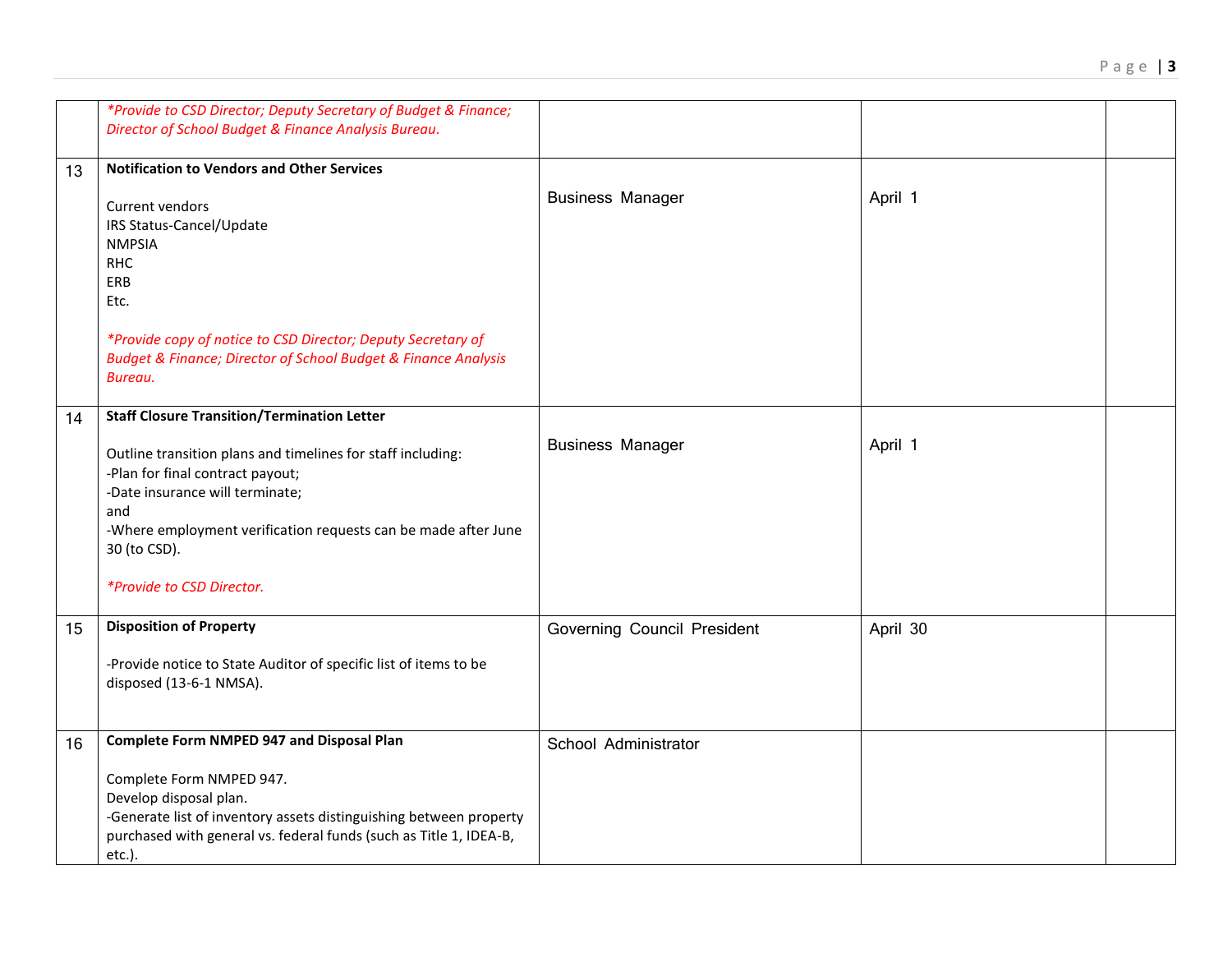|    | *Provide list of inventory assets; notice to State Auditor letter; GB<br>agenda and approved minutes; NMPED 947 form; and list of<br>schools taking possession of assets to CSD Director.                                                                                                                                                                                                                                                                                                                                               |                      |         |  |
|----|-----------------------------------------------------------------------------------------------------------------------------------------------------------------------------------------------------------------------------------------------------------------------------------------------------------------------------------------------------------------------------------------------------------------------------------------------------------------------------------------------------------------------------------------|----------------------|---------|--|
| 17 | <b>Digitize Faculty/Staff Files</b><br>Provide employment verifications to staff.<br>-Ensure all staff files are organized, up to date and maintained in a<br>secure location (Placed in moveable boxes).<br>-Digitize contact information for each faculty/staff (e-mail, phone,<br>and address)<br>-Digitize signed employment verifications.<br><i>*Provide to CSD Director.</i>                                                                                                                                                     | School Administrator | May 30  |  |
| 18 | <b>Bank Signatory Authority</b><br>-Obtain bank signatory authority for school bank account(s) for the<br>PED Deputy Secretary of Finance & Operations; Director of School<br>Budget & Finance Analysis Bureau.<br>-Remove school representatives from signatory authority<br>(consequently school must not purchase items/supplies for the<br>school WITHOUT the approval of the CSD Director                                                                                                                                          | School Administrator | June 1  |  |
| 19 | <b>Digitize Student Records</b><br>-Ensure all student records are organized, up to date and<br>maintained in a secure location. See special instructions below:<br>Separate active vs. inactive student records.<br>$\overline{\phantom{a}}$<br>Alphabetize regardless of grade level.<br>Place in moveable boxes.<br>-Digitize contact information for each student/family (e-mail,<br>phone, and address)<br>-Digitize report cards for K-8 and transcripts for 9-12.<br>-Digitize health, special education, SAT and other records. | School Administrator | June 15 |  |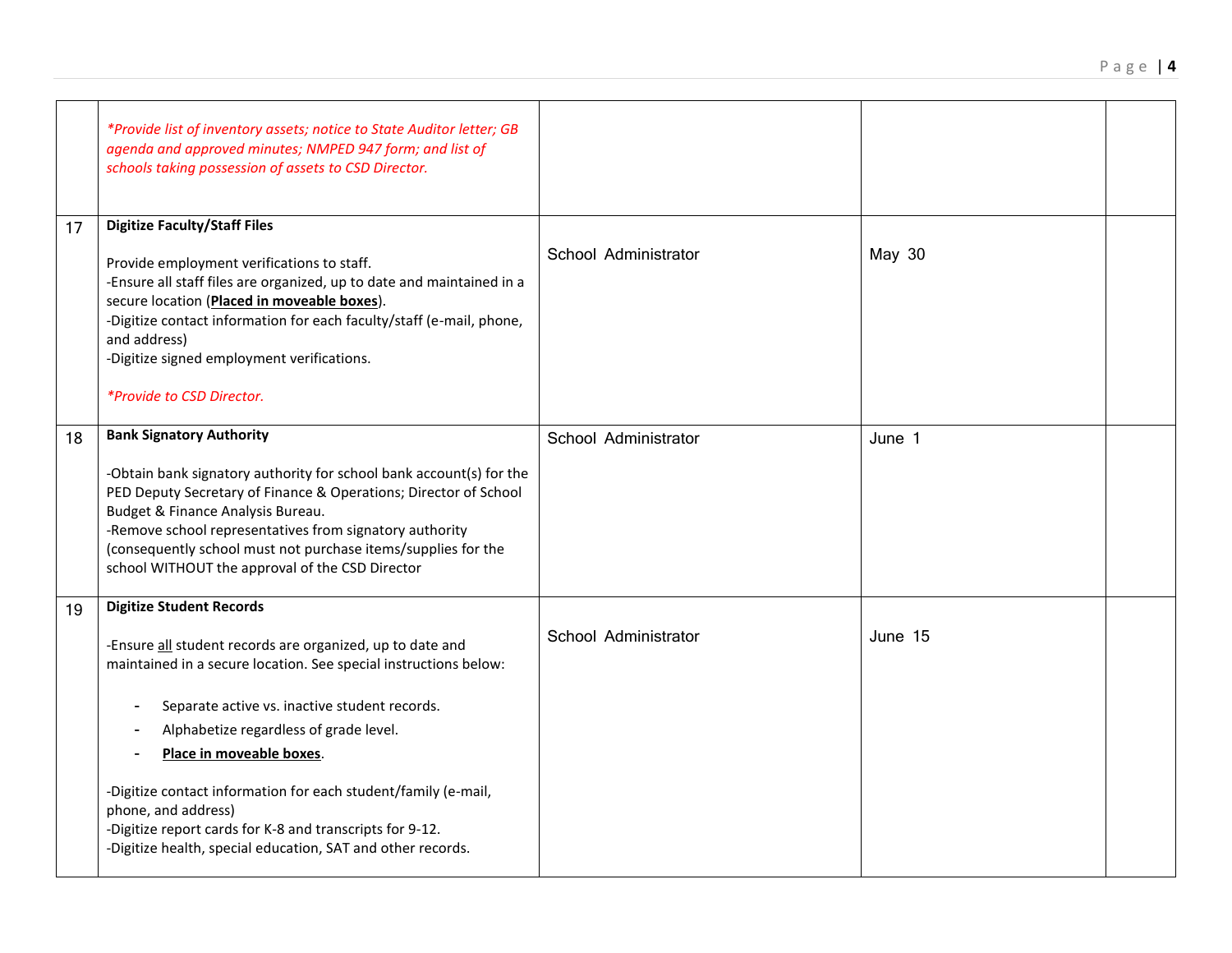|    | <i>*Provide to CSD Director.</i>                                                                                                                                                                                                                                                 |                         |         |  |
|----|----------------------------------------------------------------------------------------------------------------------------------------------------------------------------------------------------------------------------------------------------------------------------------|-------------------------|---------|--|
| 20 | <b>Secure Financial Records</b>                                                                                                                                                                                                                                                  |                         |         |  |
|    | -Provide list of outstanding financial obligations that are going to<br>be known after June 30.<br>-Ensure all financial records are organized, up to date and<br>maintained in a secure location. See special instructions below:<br>Place in moveable boxes.<br>$\blacksquare$ | <b>Business Manager</b> | June 30 |  |
| 21 | <b>Annual Audit</b>                                                                                                                                                                                                                                                              |                         |         |  |
|    | -Gather all                                                                                                                                                                                                                                                                      | <b>Business Manager</b> | June 30 |  |